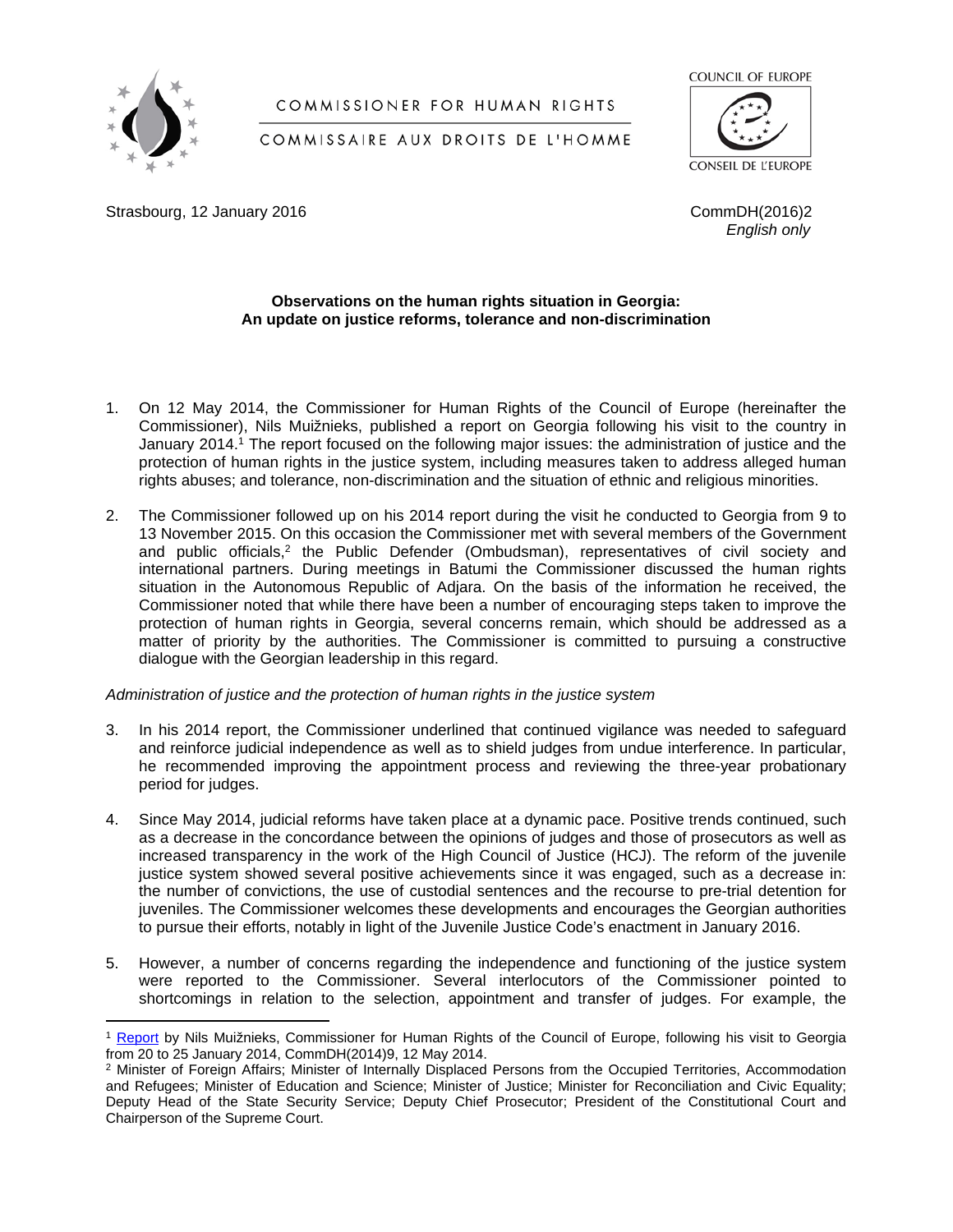interviews conducted with candidate judges appear to have a formal character and do not genuinely allow for a qualitative assessment. Recently, the decision of the HCJ to fill ten vacant judge positions in the Tbilisi Appellate Court by transfer of first instance court judges and not through competition was negatively assessed, as transfers and promotions do not appear to be regulated by specific rules and criteria. Such practices feed suspicion that arbitrary decisions are being taken with regard to the appointment, transfer and promotion of judges, undermining public trust in the judiciary. In their 2014 Joint Opinion on the draft Amendments to the Organic Law on General Courts, the Venice Commission and the Directorate of Human Rights of the Council of Europe (DHR) stressed that appointment and promotion criteria for judges should be clearly indicated in the draft amendments. Competition should be the rule for all appointments and the criteria for the assignment of a judge to another court or sending a judge on mission to another court should be clearly specified.<sup>3</sup> Recalling that the selection, appointment and transfer of judges should be transparent, merit-based and carried out in accordance with clear criteria, the Commissioner encourages the Georgian authorities to enact the necessary changes, on the basis of the recommendations provided by the Venice Commission and the DHR.

- 6. The introduction of a procedure for the random allocation of cases among judges on the basis of an automatic distribution system would improve the functioning of the judiciary and contribute to better shielding judges from internal and external interference, notably when it comes to high profile cases. Indeed, concerns have been raised regarding the allocation of certain cases to judges allegedly perceived to be loyal to the executive. The Venice Commission and the DHR recommended that detailed rules should be provided in draft amendments to the Organic Law on General Courts on the functioning of the electronic system and on the review of case allocations. The rules laid down in case the electronic system is out of order should be amended in order to provide all of the necessary technical indications.<sup>4</sup> The existence of a three-year probationary period for judges before their appointment for life continues to evoke concern with regard to the ability of judges to adjudicate cases independently, as this renders them more vulnerable to pressure. The Venice Commission and the DHR repeatedly recommended removing the provisions on trial (probationary) periods for judges before their life-time appointment, as this can undermine the independence of judges.<sup>5</sup> The Commissioner reiterates that the probationary period should be reviewed on the basis of the Venice Commission and DHR's recommendations.
- 7. Specific cases of alleged pressure and interference with the work of judges were brought to the attention of the Commissioner. He notably received information about repeated instances of threats and intimidation targeting judges of the Constitutional Court in relation to decisions it has taken. For example, incidents occurred in September 2015 as the Constitutional Court decision "Citizen of Georgia, Giorgi Ugulava vs. Parliament of Georgia" was made public. Reportedly, judges and their family members experienced pressure from groups of citizens who gathered in front of the private residences of judges, threw various objects and voiced intimidating statements and threats of physical violence. Another case relates to allegations of pressure exerted on the first instance court judge in the high profile court case of the TV station Rustavi 2. These judicial proceedings sparked numerous critical remarks. Most notably, many of the Commissioner's interlocutors negatively assessed the decision providing for the intervention in the station's editorial policy and changing the management board. The Commissioner stresses that allegations of unlawful interference with the work of judges should be adequately dealt with and sanctioned through relevant procedures. He also recalls that the authorities should ensure a conducive work environment for judges.
- 8. Several interlocutors brought to the Commissioner's attention problems in the functioning of disciplinary proceedings against judges. The Public Defender has addressed the HCJ on several occasions recommending the launching of disciplinary proceedings against judges on the basis of allegations of misconduct or gross violations of procedural norms in the adjudication process.

<sup>&</sup>lt;sup>3</sup> [Joint Opinion](http://www.venice.coe.int/webforms/documents/default.aspx?pdffile=CDL-AD(2014)031-e) of the Venice Commission and the Directorate of Human Rights (DHR) of the Directorate General of Human Rights and Rule of Law (DGI) of the Council of Europe on the draft Law on Amendments to the Organic Law on General Courts of Georgia, CDL-AD(2014)031, 14 October 2014, paragraph 101.

<sup>4</sup> *Idem*, paragraph 80.

<sup>5</sup> *Idem*, paragraphs 30-33.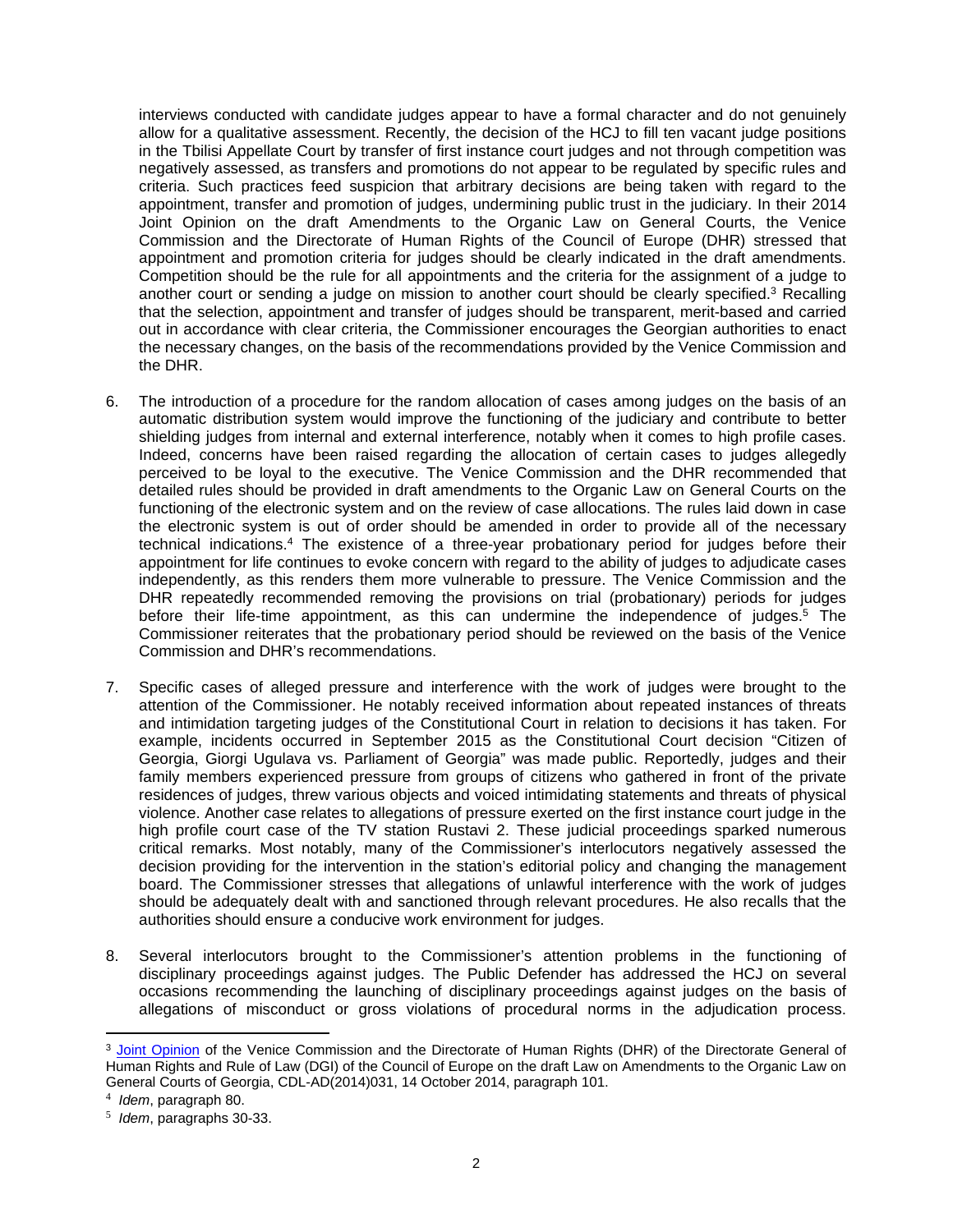However, it appears that the HCJ found no violations in the cases submitted and therefore did not initiate proceedings. Several interlocutors pointed out to the Commissioner that the disciplinary system for judges has not been used at all in the last two years. In 2014, the Georgian authorities proposed amendments to the Law on Disciplinary Liability and Disciplinary Proceedings of Judges of General Courts. The Venice Commission and the DHR assessed that the draft amendments increased judicial independence and improved disciplinary proceedings. They also made a number of recommendations regarding the power of the HCJ to send a written reprimand, the majority required for HCJ decisions on disciplinary proceedings, the grounds for disciplinary liability and procedural guarantees and that the process should be public.<sup>6</sup> The Commissioner underlines that it is important for judges to remain accountable and that corresponding mechanisms should properly function with a view to addressing possible abuses and avoiding any perception of impunity. He urges the Georgian authorities to proceed with the necessary changes in the disciplinary system for judges and to take the recommendations of the Venice Commission and DHR into account in this process.

- 9. In his 2014 report, in the context of alleged harassment of the opposition, the Commissioner urged the Georgian authorities to adequately sanction unlawful interference with the freedoms of assembly and expression as well as acts of violence. He also stressed that allegations of deficiencies marring criminal investigations and judicial processes in cases involving political opponents should be addressed.
- 10. The Commissioner is concerned about the alleged use of politically-motivated measures and a biased approach when it comes to members of the opposition, in particular the United National Movement (UNM). Whereas there is an overall decrease in the recourse to pre-trial detention as a preventive measure, which is a positive trend that should be pursued, problems can be observed in the use and extension of pre-trial detention in relation to members of the opposition. For example, in the case of Giorgi Ugulava, a former mayor of Tbilisi and prominent figure of the UNM, these measures were broadly perceived as aiming to keep him in detention. It also appears that opposition members and/or sympathisers face relatively harsher treatment by law enforcement and judicial bodies for alleged offences committed. For example, in October 2015, activists of the Free Zone movement, which is affiliated to the opposition, faced pre-trial detention for incidents which occurred in front of the Parliament in Kutaisi, whereas this measure was not used in the past for similar incidents – in some cases, those who had physically attacked opposition activists were only fined. In 2014, the Commissioner recalled that the judicial system should be sufficiently resilient so that its proper functioning is not disrupted by transfers of power.
- 11. The work of law enforcement agencies and judicial bodies should be free from political interference and should only be guided by the protection of the public interest. Despite the fact that recent changes in the Law on the Prosecutor's Office brought some improvement to the selection, appointment and dismissal procedures of the Chief Prosecutor, concerns remain regarding the work of this key institution for the criminal justice system. The Commissioner stresses that more resolute efforts should be undertaken to increase the impartiality and accountability of the work of prosecutors in practice. It is also critical that the competence and capacity of prosecutors be strengthened in order to perform effective investigations into allegations of human rights violations in accordance with the criteria defined in the case-law of the European Court of Human Rights (the Court).
- 12. The Commissioner received alarming information about cases of alleged abuse, including ill-treatment, in some penitentiary institutions and police stations. It appears that repeated abuse has taken place at the Kobuleti police station. While he was in Georgia, the Commissioner met with Giorgi Mdinaradze, a defence lawyer who was reportedly beaten by police officials in Tbilisi when he was defending a juvenile. The Commissioner urges the Georgian authorities to effectively investigate allegations of abuse committed by law enforcement and prison officials, including on the basis of information provided by the Public Defender. In 2014, the latter referred 28 cases of alleged ill-treatment

<sup>6</sup> [Joint Opinion](http://www.venice.coe.int/webforms/documents/default.aspx?pdffile=CDL-AD(2014)032-e) of the Venice Commission and the Directorate of Human Rights (DHR) of the Directorate General of Human Rights and Rule of Law (DGI) of the Council of Europe on the Draft Law on making changes to the Law on Disciplinary Liability and Disciplinary Proceedings of Judges of General Courts of Georgia, CDL-AD(2014)032, 14 October 2014.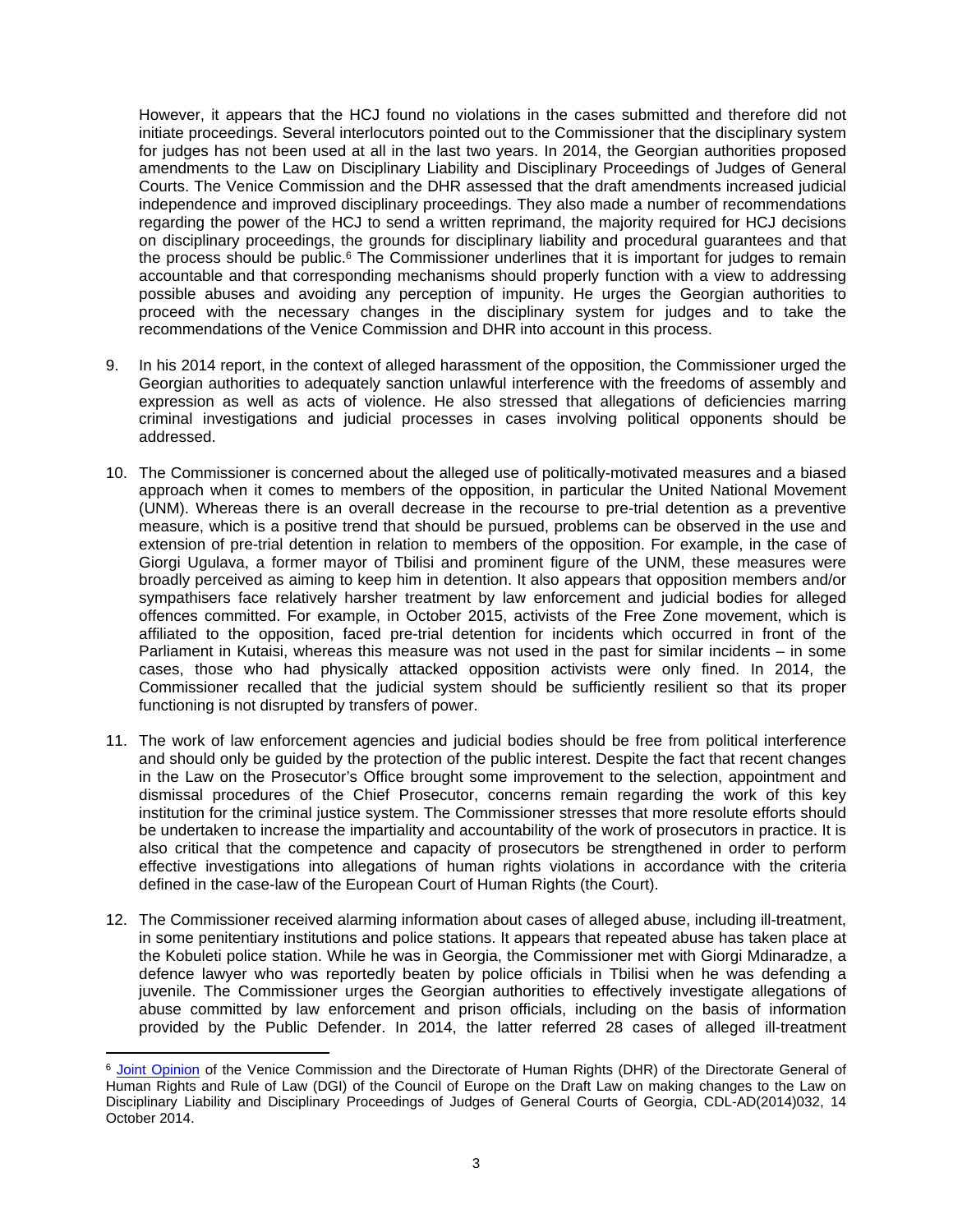committed by police and penitentiary personnel to the Prosecutor's Office. In this respect, consideration should be given to the establishment of an independent investigation mechanism which would look into alleged violations by law enforcement agents and prison officials, on the basis of the proposals submitted by the Public Defender and other actors, such as the Council of Europe.

- 13. In 2014, the Commissioner encouraged the authorities to assess complaints submitted after October 2012, to prioritise cases of serious human rights abuse, and to provide victims of violations with redress. The Commissioner further stressed that the public should be provided with objective and credible information about the process and the findings. The Commissioner was informed by the authorities that efforts were undertaken to assess, categorise and investigate the complaints submitted, including those related to alleged acts of ill-treatment and illegal seizure of property. In some instances, this resulted in punishing the perpetrators and/or returning the assets in relevant cases. A Department for investigating offences committed in the process of criminal proceedings was created in the first half of 2015 within the Prosecutor's Office and is in charge of dealing with these cases.
- 14. The Commissioner stresses the importance of providing a detailed and comprehensive account to the public regarding the scale of human rights violations that took place, including those occurring under the former administration - for example in relation to ill-treatment in prison, illegal surveillance and other issues of public interest - and the actions undertaken to end the violations, punish the perpetrators, provide redress and compensation to the victims and prevent similar occurrences. Such an account should be discussed with different segments of Georgian society, including all political parties. Indeed, it is essential to clearly establish facts and responsibilities on issues which affected a significant part of Georgian society. More information should be accessible on the work of the aforementioned Department within the Prosecutor's Office and further means should be explored to address remaining allegations of violations, including those resulting from flawed investigations and judicial processes.

### *Tolerance and non-discrimination*

- 15. In 2014, the Commissioner supported the adoption of comprehensive anti-discrimination legislation and the establishment or designation of an equality body with effective powers. He also insisted on the need to raise the understanding and awareness of the population regarding this important piece of legislation. This is indeed essential to counter any misrepresentation of the law's content and impact, as well as to make sure that it is adequately implemented. According to the anti-discrimination law adopted in May 2014, the Public Defender can receive and process applications alleging discrimination; assess whether the allegation is founded; engage a friendly settlement procedure; submit proposals and recommendations to relevant institutions of the public and private sector; apply to the court as an interested person; record and analyse data on discrimination cases; and organise public awareness activities. The Commissioner urges the Georgian authorities to establish the necessary conditions for an effective implementation of the anti-discrimination law, notably by adopting the proposed amendments to the law which are now pending before Parliament. This would enable the Public Defender to better establish facts, to continue examining a case even if administrative proceedings have been launched and to reinforce its role with regard to the private sector. The proposed changes also provide for an extension of the deadline for submitting cases to the court from three months to one year.
- 16. Although it was reported to the Commissioner that instances of hate crime and hate speech had increased in the last few years, legal provisions penalising racism, intolerance and discrimination remain underused. Law enforcement and judicial bodies should have a good understanding of the anti-discrimination law. As already highlighted by the Commissioner in 2014, they should be able to adequately identify, qualify and investigate hate crimes on grounds foreseen by law. The bias motive should be taken into account as an aggravating circumstance and perpetrators should receive punishment commensurate to the gravity of the offence. In this respect, the Commissioner is looking forward to the introduction of the internal guidelines of the Prosecutor's Office regarding the application of article 53.3 of the Georgian Criminal Code establishing discrimination as an aggravating circumstance. It is also crucial for the authorities, public figures and community leaders to send an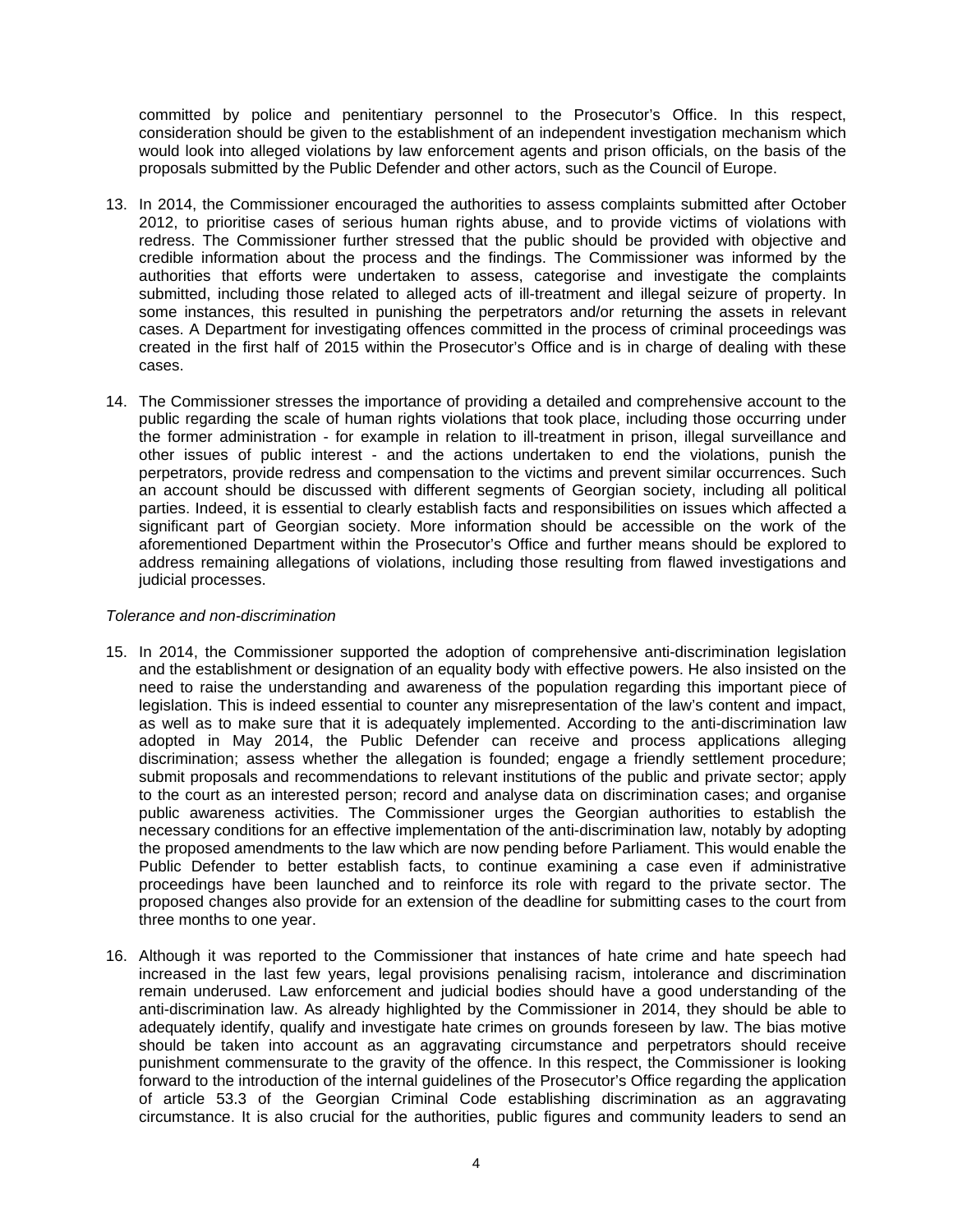unambiguous message in favour of human rights and tolerance, and against violence, hate speech and discrimination.

- 17. The Commissioner urges the Georgian authorities to combat hate crimes and hate speech also on the basis of sexual orientation and gender identity. Violence against LGBTI persons and those defending their rights should be effectively investigated and adequately punished on the basis of the case-law of the Court.<sup>7</sup> This notably concerns the violent incidents that took place on 17 May 2013 in Tbilisi on the occasion of the International Day Against Homophobia and Transphobia.
- 18. The Commissioner notes with concern that, since the publication of his report in May 2014, further cases of disputes between majority and minority religious groups, mostly around issues pertaining to religious properties and worshipping space, have resulted in reported instances of intolerance and discrimination against members of religious minorities. For example, incidents in Kobuleti around the opening of a Muslim boarding school took the form of intimidation and pressure against members of the Muslim community, including the slaughter of a pig in front of the school and the nailing of its head to the door in September 2014. In Mokhe, the dispute over the transformation of a building that the Muslim community claims as a former mosque into a public library resulted in the detention of 14 Muslim demonstrators by the police in October 2014. Intolerance, abuse and acts of violence targeting members of the Jehovah's Witnesses community continue to rise – the Public Defender documented 45 such acts in 2014. Several interlocutors of the Commissioner pointed to the inappropriate reaction and lack of impartiality of the police in relation to manifestations of religious intolerance or attacks against minority religious groups. Recalling the judgments of the Court with respect to Georgia,<sup>8</sup> the Commissioner reiterates that unlawful restrictions of religious freedoms, and in particular acts of violence, should be effectively investigated and adequately punished, according to the legal provisions in force. The investigation into earlier reported incidents of unlawful restriction of religious freedoms, including those which took place in Nigvziani and Samtatskaro, should be completed.
- 19. On the basis of the information provided to the Commissioner, it appears that there are several issues of concern to minority religious groups which require urgent attention from the authorities, such as the return of confiscated properties, the construction of religious objects and acts of religious intolerance and discrimination as noted above. Some interlocutors of the Commissioner reported allegations of pressure on children belonging to religious minority groups in public schools. It appears that in some instances, public officials and teachers at public schools did not respect the principles of religious neutrality and secularism. The State Agency for Religious Affairs established in 2014 does not seem to be perceived by the concerned actors as an effective tool for the resolution of the aforementioned issues and the advancement of religious freedoms for all. Recalling that the marginalisation and alienation of minority groups is a direct threat to social cohesion, the Commissioner encourages the Georgian authorities to engage in a genuine dialogue with all religious denominations and to tackle issues of concern to them along a human rights-based approach.

# *Other human rights issues*

20. While in Batumi, the Commissioner visited a semi-formal settlement on the outskirts of the city called "dream town", which is reportedly inhabited by 900 families who relocated from the high mountainous areas of Adjara because of poverty, difficult living conditions and natural disasters. Several families, mostly eco-migrants originally, also came from the area of Tsalka that they had to leave because of housing problems. Many of the families settled in "dream town" live in substandard conditions with no running water or sewage and lack adequate healthcare and social assistance. Concerns were also raised regarding children's access to education and insufficient care for persons with disabilities. The Commissioner urges the authorities to assess the socio-economic situation of the population living in "dream town" and provide assistance to those who are in need. Durable solutions should be proposed to address the housing and other needs of concerned families or individuals, taking into consideration

<sup>&</sup>lt;sup>7</sup> See for example the case of <u>Identoba and Others v. Georgia</u>, Application no 73235/12, judgment of 12 May 2015.

<sup>&</sup>lt;sup>8</sup> Case of [Begheluri and Others v. Georgia](http://hudoc.echr.coe.int/eng?i=001-146769), Application no 28490/02, judgment of 7 October 2014; case of 97 members [of the Gldani Congregation of Jehovah's Witnesses and 4 Others v. Georgia](http://hudoc.echr.coe.int/tur?i=001-80395), Application 71156/01, judgment of 3 May 2007.